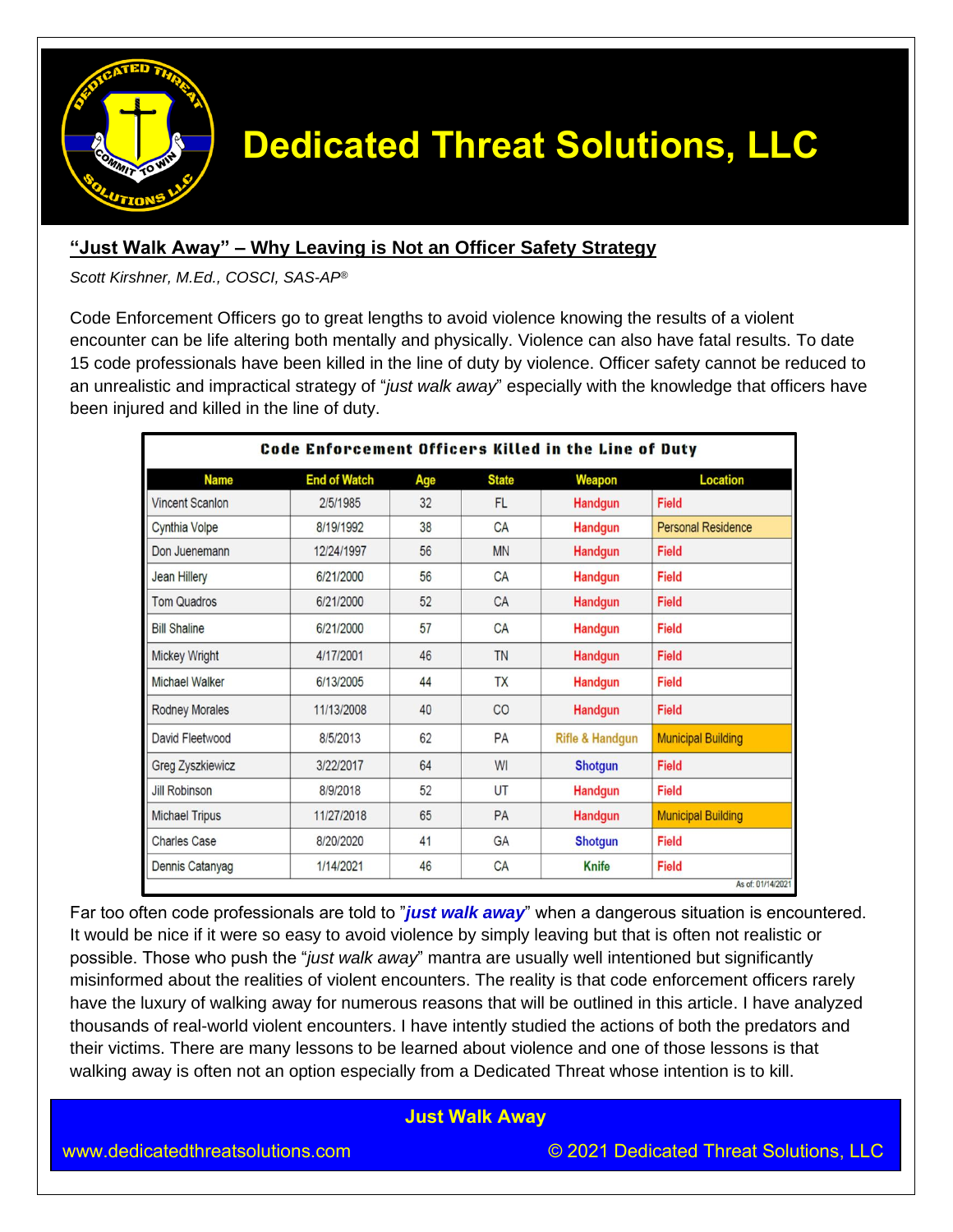

**The belief that Code Enforcement Officers can "***just walk away***" from all violent encounters is simply not true or realistic.** 

The intent behind "*just walk away*" is really about *avoiding* conflict and violent encounters. The intent is great, but the application is flawed. If "*just walk away*" was a legitimate strategy there would not be 15 code professionals who were violently killed in the line of duty. Avoidance may be the goal but it is never guaranteed. Therefore, officers need an understanding their options when avoidance is not possible.

| <b>Avoidance</b>     | Avoidance is best accomplished by maintaining situational awareness that<br>provides timely and relevant information about the environment. Situational<br>awareness that allows a code professional to identify pre-incident indicators in<br>the environment <i>prior</i> to initiating contact is the only time the ability to " <i>just walk</i><br>away" is a realistic option. |
|----------------------|--------------------------------------------------------------------------------------------------------------------------------------------------------------------------------------------------------------------------------------------------------------------------------------------------------------------------------------------------------------------------------------|
|                      | It is important to note that having situational awareness does NOT<br>➤<br>guarantee that all threats will be identified or avoided.                                                                                                                                                                                                                                                 |
| <b>De-escalation</b> | When avoidance is not possible the code enforcement officer should utilize<br>de-escalation strategies to prevent the situation from escalating to violence.<br>At this point the ability to "just walk away" is severely diminished.                                                                                                                                                |
|                      | Not all encounters can be successfully de-escalated.<br>➤                                                                                                                                                                                                                                                                                                                            |
| <b>Use of Force</b>  | If avoidance and de-escalation is not possible the code enforcement officer may<br>have no other choice than to use force that is reasonable and necessary to<br>neutralize the threat. At this point the ability to "just walk away" does not exist.                                                                                                                                |
|                      | Use of force must be legal, moral, ethical, and within department policy.                                                                                                                                                                                                                                                                                                            |

An **ambush attack** does not afford the options of avoidance or de-escalation. If the code enforcement officer survives the attack the only option may be to use force to stop the threat. An ambush attack is the worst-case scenario of violence an officer can encounter.

**Just Walk Away**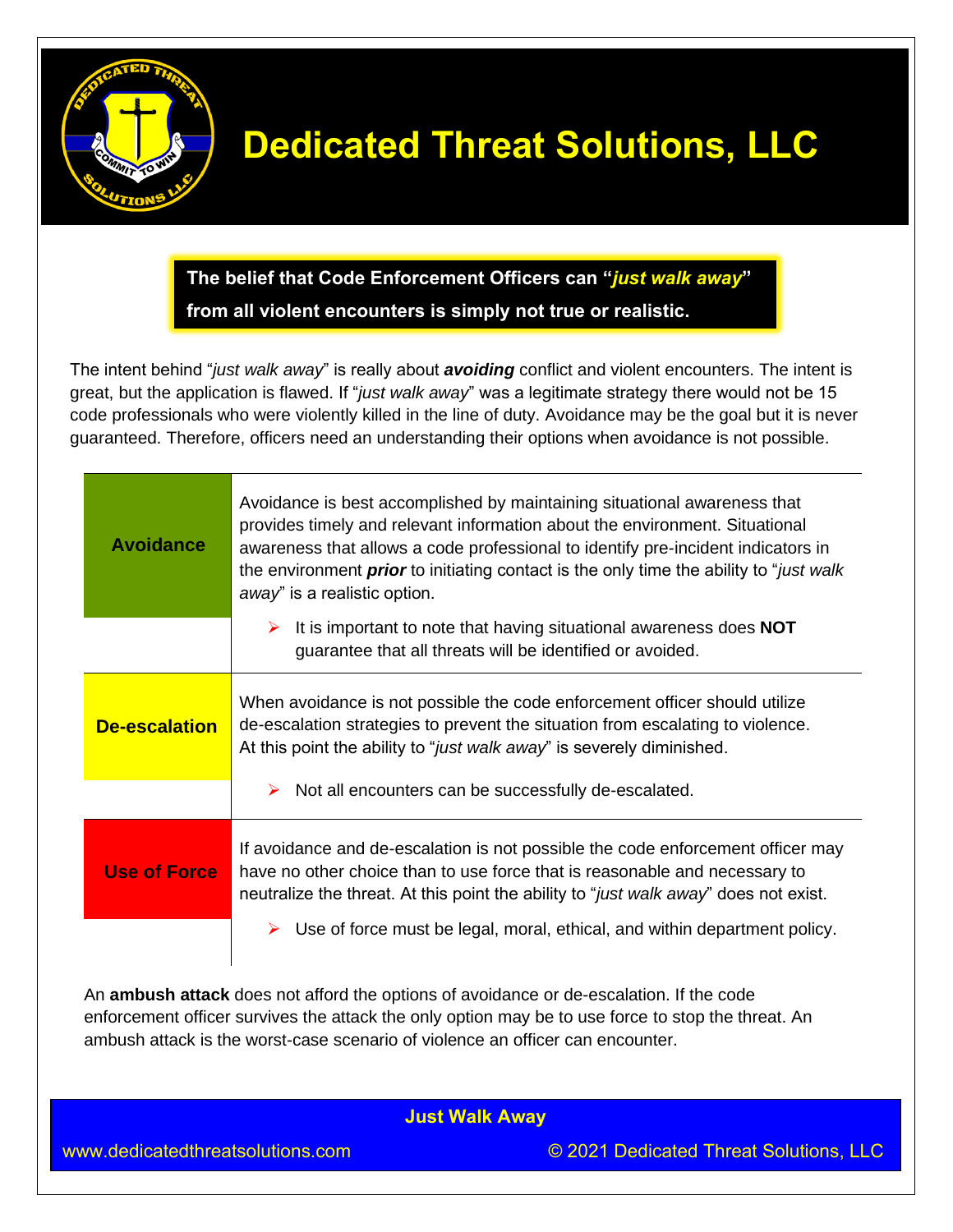

## 93% of CEO's were killed with a firearm. 80% of CEO's were killed in the field.

## **Could these officers have just walked away!**

Instructing a code enforcement officer to "*just walk away*" is not an effective strategy because it fails to account for the realities of violent encounters which often happen very fast, at very close distance, and are very dynamic. The ability to "*walk away*" becomes limited once conflict develops.

## **The time to walk away is when situational awareness is effectively used to identify danger** *prior to contact* **with a citizen who may be a threat.**

Verbiage that provides a meaningful and realistic safety strategy is needed. It is much more effective to inform code enforcement officers to:

Use situational awareness skills to **avoid** a potentially dangerous incident *before* it occurs. If avoidance doesn't work then attempt to **de-escalate** the encounter. If de-escalation is not effective and the threat becomes violent **use force** that is reasonable and necessary to protect yourself. If you are ambushed you need to survive the initial attack and take immediate and decisive action to stop the threat.

The ability to walk away from a violent encounter without being injured is the best-case scenario that is typically only available if you are able to avoid a situation prior to engaging the citizen or before it escalates to violence. Code enforcement officers must be trained in officer safety practices and issued officer safety equipment that will prepare them for the worst-case scenario. An important aspect about safety that is rarely discussed especially in relation to the "just walk away" mantra is:

## **The threat has a say in how a violent encounter unfolds.**

This is an important element that tends to be ignored when instructing a code enforcement officer to just walk away. We cannot forget there is more than one person involved in the encounter and the threat does have a say in the outcome! Those who espouse "*just walk away*" act as if the code enforcement officer has complete control of the situation and the other party involved. This is not realistic.

### **Just Walk Away**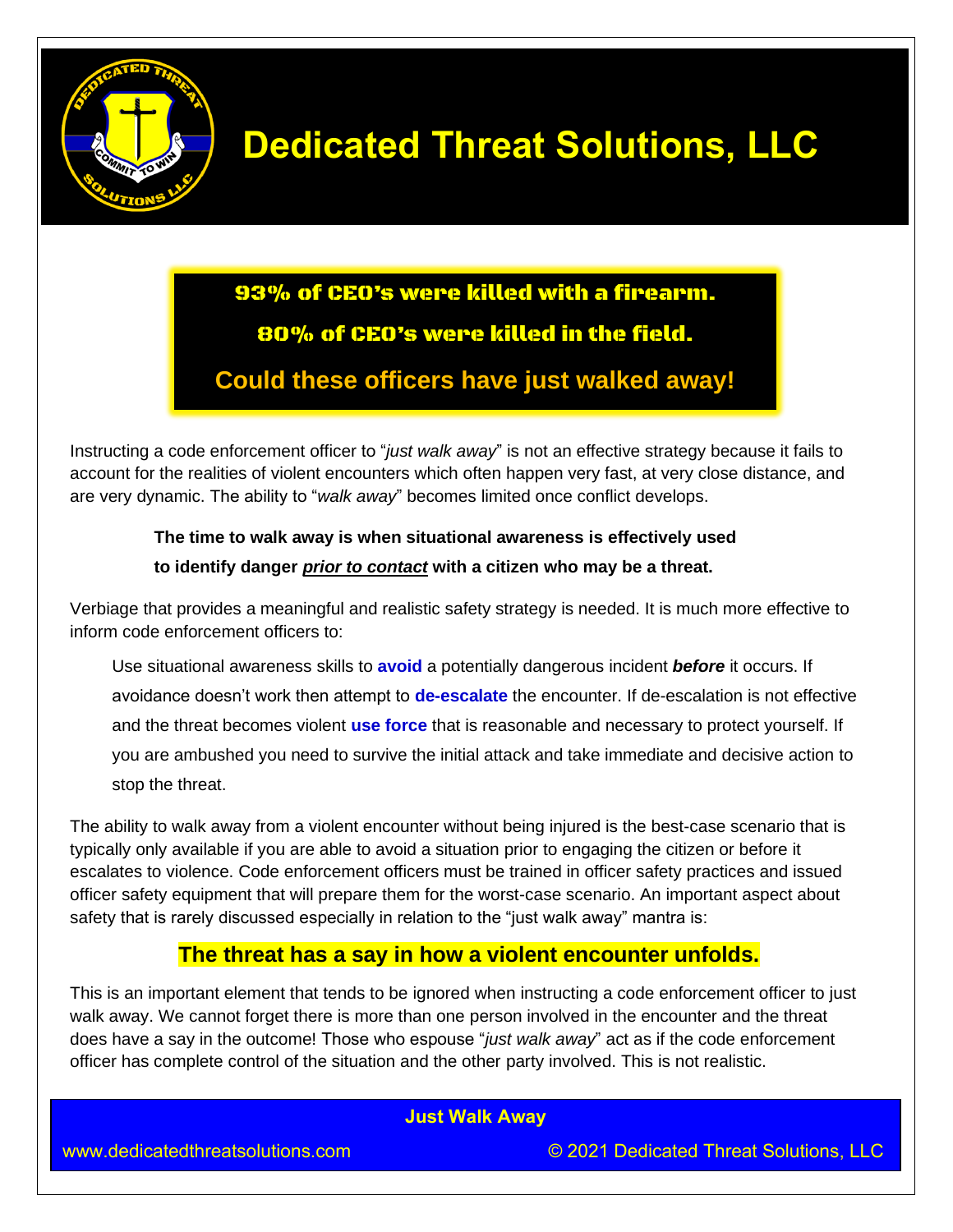

### **Six reasons why "***just walk away***" is not possible:**

### 1. **Ambush Attack**

The nature of an ambush attack completely eliminates the possibility of walking away. During an ambush attack the threat:

- $\Rightarrow$  uses the element of surprise
- $\Rightarrow$  may be concealed
- $\Rightarrow$  often has a concealed weapon ready for use
- $\Rightarrow$  attacks suddenly
- $\Rightarrow$  attacks without provocation

The ambush attack happens fast and is often extremely violent. If you are lucky to survive the ambush your two options are to make a *hasty exit* if possible or *fight for your life* to neutralize the threat. Realistically, a hasty exit is often not a viable option due to the aggressiveness and violent nature of the attack. The most effective course of action is to take cover and return fire. Code enforcement officers who are not armed, which is most officers, will have less response options available. An ambush attack is the worst-case scenario that always benefits the attacker and puts the code enforcement officer at a severe life-threatening disadvantage. Many code enforcement officers killed in the line of duty were killed in an ambush attack.



### **Michael Tripus - AMBUSHED**

Tripus was shot and killed in the Paradise Township Municipal Building, while sitting in his office chair, by a 72-year-old perpetrator who told police that Tripus "…*had nothing to do with the problems and acted professionally*…"



### **Rodney Morales - AMBUSHED**

Morales was shot once in the chest and killed after entering an apartment building to investigate a "*routine zoning complaint.*"



### **Charles Case - AMBUSHED**

Case went to a residence to post a "condemned" sign. After the sign was posted Case walked back to his truck when the shooter stalked him from behind shooting him multiple times with a shotgun.



### **Michael Walker - AMBUSHED**

Walker was shot 9 times with a .45-caliber pistol while following up on a complaint. As Walker took pictures he was confronted by the property owner and his son. The son retrieved a pistol from the house shooting and killing Walker.

### **Jill Robinson - AMBUSHED**



### **Dennis Catanyag - AMBUSHED**

Catanyag was stabbed to death while sitting in his parked vehicle. He just completed an inspection at a restaurant when an employee opened the passenger door and forced his way into the vehicle.

"Just walking away" was not an option for these code professionals!

**Just Walk Away**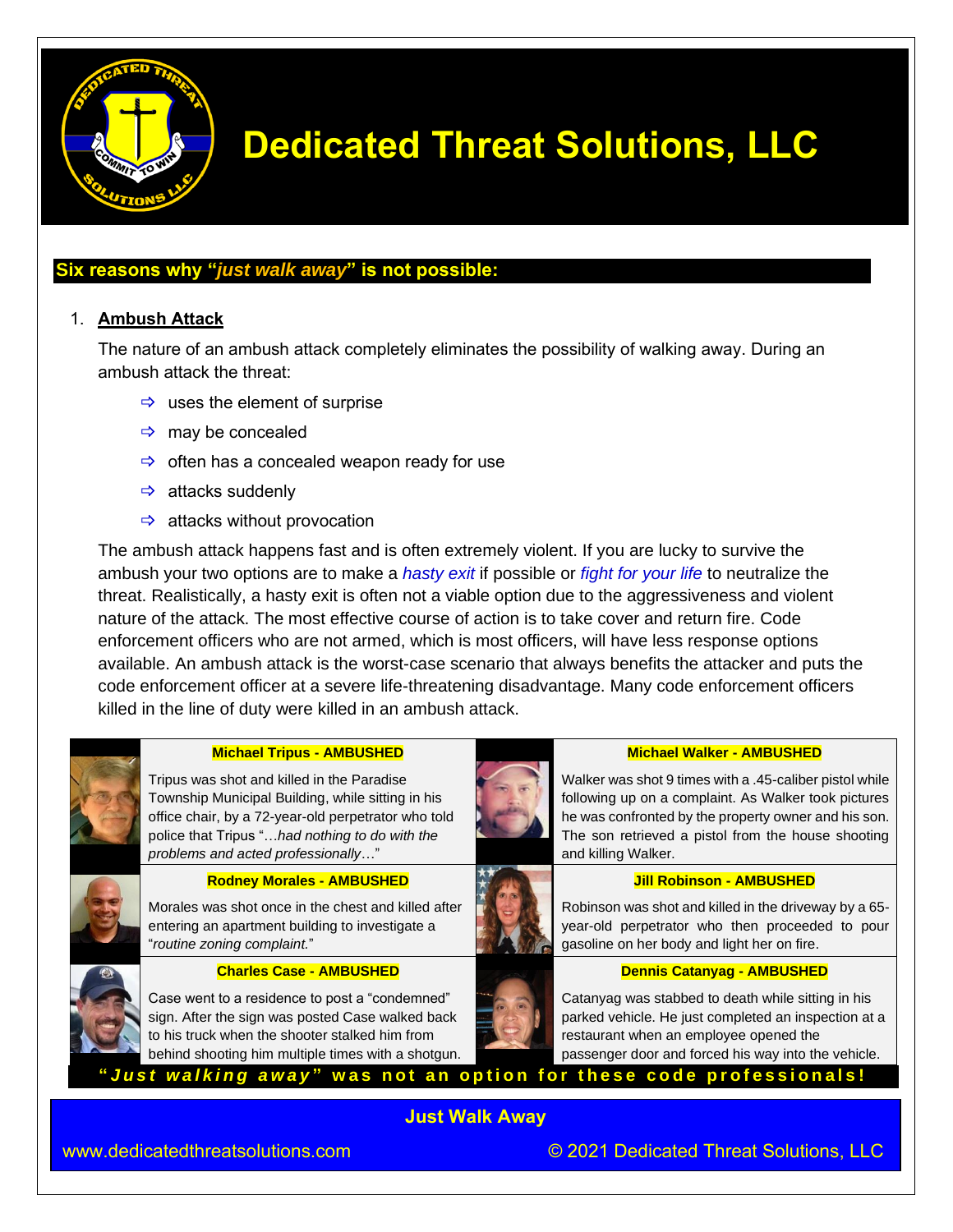

### 2. **The threat prohibits you from leaving**

The code enforcement officer may be prevented from leaving because the threat:

- a. has the officer at gunpoint, knifepoint, etc.
- b. physically controls the officer with a grab or chokehold
- c. restrains the officer with rope, handcuffs, etc.
- d. physically blocks the officers escape route

A threat who wants to harm a code enforcement officer has a lot of influence in how the violent encounter will transpire. It is not as if the officer can dictate their departure from a violent encounter. The threat may have the code enforcement officer at gunpoint preventing an escape. The threat may be using a weapon such as a knife in an aggressive, threatening, or violent manner that prevents leaving. Additionally, there may be no cover or concealment for the code enforcement officer to utilize as a form of protection from the threat or the weapon being used.

### 3. **Attempting to leave is not tactically sound**

The code enforcement officer may be in a position that does not allow for a safe departure from the threat. For example, the officer might be inside a business or residence in which the owner is blocking or has locked the front door which is your primary exit. In order for you to leave you must get past the threat which places you in a more dangerous situation.

If attempting to leave places you in jeopardy then consider other options. Avoid taking measures that makes you less safe.

### 4. **An injury prevents you from leaving**

There is the possibility that the threat attacks you causing an injury which prevents you from leaving. Or you may have a pre-existing condition such as an injured back that impairs your ability to leave in a safe and rapid manner.

**Just Walk Away**

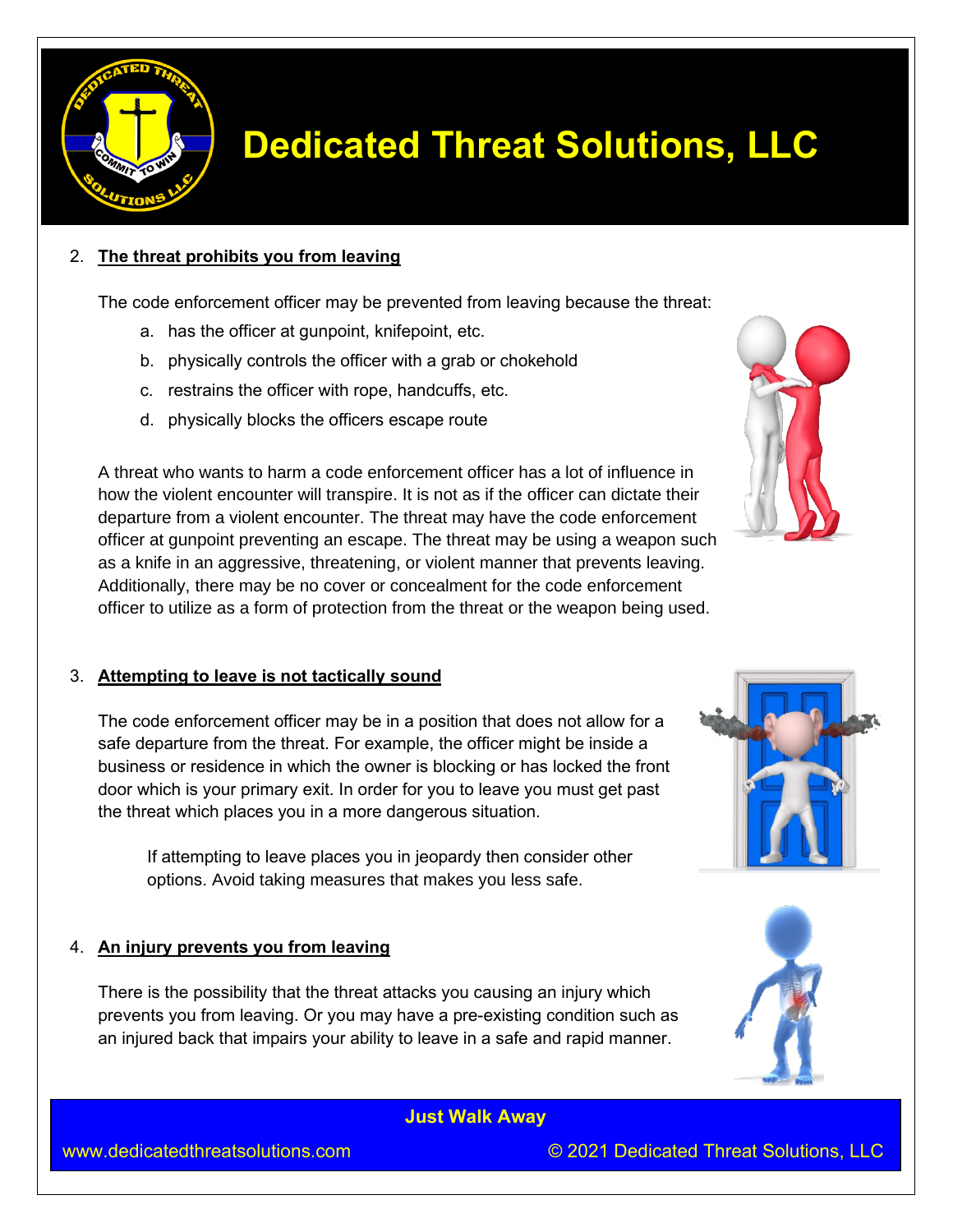

### 5. **The threat chases you**

In your attempt to "*just walk away*" the threat chases you. The angry citizen who is chasing you may possess a weapon with the intention of causing death or serious bodily injury.



### 6. **The Code Enforcement Officer "Freezes"**

The officer becomes overwhelmed by extreme fear resulting in the inability to take proactive safety measures. This is referred to as "Condition Black." When a code enforcement officer has such a stress reaction he or she has a very limited time (approximately  $\frac{1}{2}$  - 1 second) to regain composure, assess the situation, and respond accordingly. Failure to get out of Condition Black and focus on the threat will often result in the officers death or severe injury.



### **Code Enforcement Officers Should Never Be Told to "Just Walk Away"**

At this point it should be abundantly clear that the "*just walk away*" mantra is not realistic or practical advice. It is best-case scenario thinking that does not serve code enforcement officers well during the worst-case scenario of a violent attack. Instead code enforcement officers are better served when provided quality officer safety training and equipment backed by well written policies and procedures relating to the use of force. Such training provides officers the best opportunity to avoid, mitigate, and when necessary respond to violence. Telling officers to "*just walk away*" is negligent, unrealistic, and lacks understanding on the realities of violent confrontations.

## *If only the code enforcement officers who have been killed in the line of duty could have just walked away!*

The need for current, relevant, and practical officer safety training for code professionals is essential. For too long there has been a lack of training opportunities geared specifically towards code enforcement officers. Fortunately this is no longer the case and high-quality training is now available through the **Code Enforcement Officer Safety Foundation** with the Code Official Safety Specialist (COSS) Certification.

### **Just Walk Away**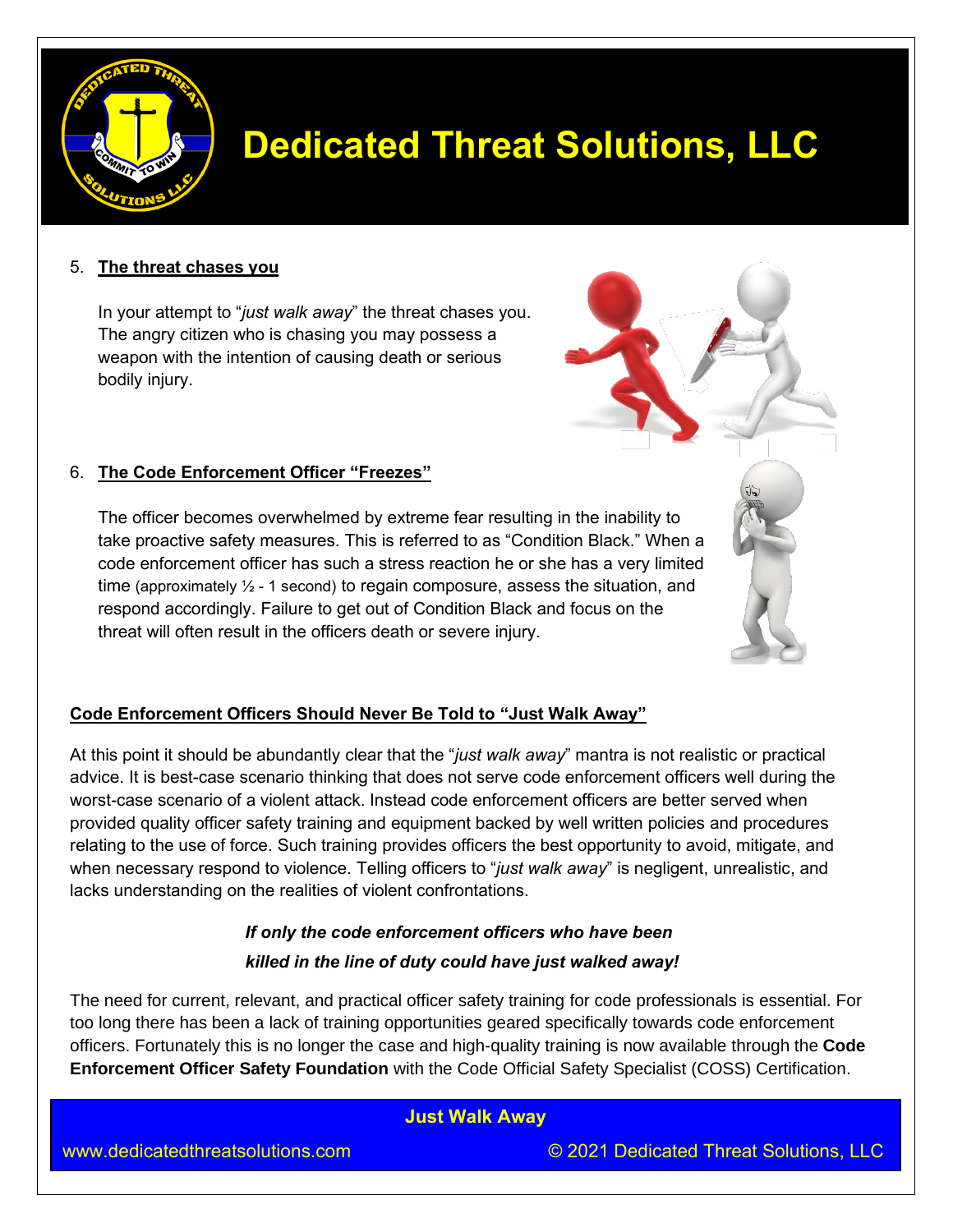

## **Code Official Safety Specialist (COSS) Certification**

The *Code Enforcement Officer Safety Foundation* in partnership with *Dedicated Threat Solutions* is proud to offer a nationwide officer safety certification program for code enforcement professionals to include Code Enforcement Officers, Building Inspectors, Fire Inspectors, Health Inspectors, and Housing Inspectors.

The **Code Official Safety Specialist** certification is a comprehensive 5-course series on officer survival principles, concepts, and practices. Each course is approximately 3 hours and includes a comprehensive participant workbook with activities to further develop the course content. This certification provides code professionals foundational officer safety skills so you can be safer in the performance of your job duties. The **Code Official Safety Specialist** Certification sets the standard on officer safety training in the code enforcement profession. Additionally, this training applies to all code professionals regardless of your jurisdiction, job title, or the type of department you are employed.

> **The Code Official Safety Specialist certification is applicable to all code professionals regardless of jurisdiction.**

The **Code Official Safety Specialist** certification consists of the following 5 courses:

- 1. Tactical Mindset
- 2. Fear Management
- 3. Verbal De-escalation
- 4. 3 Phases of a Contact
- 5. Surviving a Violent Encounter



Attendees who complete individual courses receive a certificate of completion and ICC continuing education credit towards professional development. Those who successfully complete all 5 courses receive a certificate of completion recognizing the officer as a certified **Code Official Safety Specialist**.

To register for the **Code Official Safety Specialist (COSS) Certification** go to:

<https://www.codeofficersafety.org/certification>

**Just Walk Away**